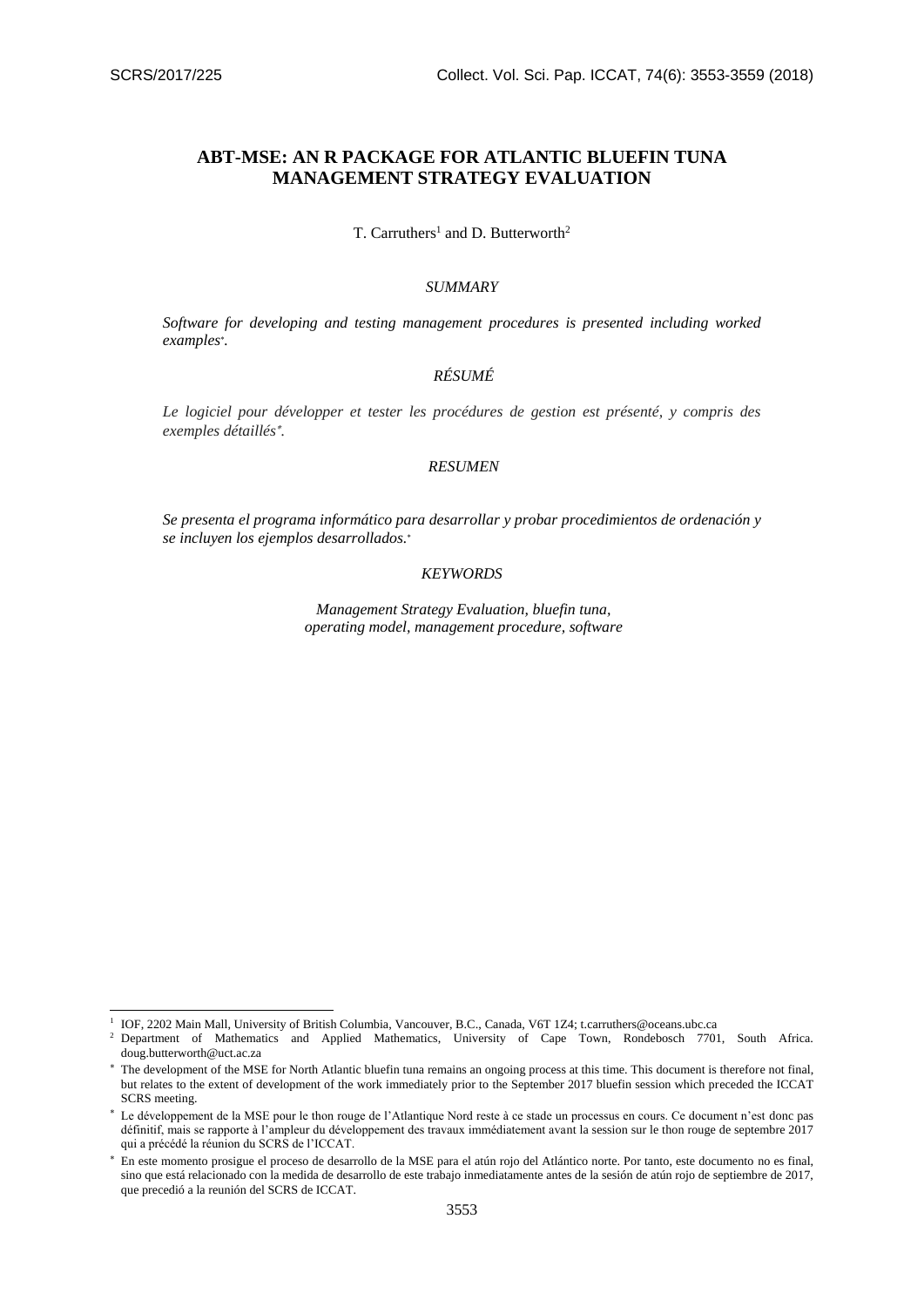### **1. Introduction**

A Management Strategy Evaluation (MSE, Butterworth 1999, Cochrane 1998) approach has been proposed for Atlantic bluefin tuna as a suitable framework for providing robust management advice consistent with the precautionary approach (GBYP 2017a).

A critical step in MSE is the development of candidate management procedures (CMPs) which can provide management advice from fishery data. MSE processes are strengthened by comparative testing of multiple CMPs developed by scientists. To facilitate this, an R MSE package has been developed to enable design and testing of CMPs for Atlantic bluefin tuna (ABT-MSE).

In this paper a series of worked examples demonstrate how the R framework may be used to test CMPs. A comprehensive user guide (Carruthers 2017) is available from a GitHub repository where all code and data are also freely available. A brief installation guide is included in the Appendix of this document. For a full description of operating model equations and parameters we refer users to the Trial specifications document (CMG 2017) and other supporting papers (Carruthers *et al.,* 2016). See GBYP (2017b) for a summary of the data used by the operating models.

### **2. Methods**

### **Format of simulated data**

In the ABT-MSE framework, CMPs must access simulated data and provide a TAC recommendation. Various data are simulated and stored in an object *dset*, that can be accessed by CMPs (**Table 1**). The principal data types that may be used by MPs are provided for both East and West management areas and include previous TAC recommendations and observed relative abundance indices.

CMPs often use indices of relative abundance as the primary basis for adjusting the TAC. In total 7 indices have at present been agreed as potential inputs to be simulated in the ABT-MSE framework (Carruthers and Butterworth, in press a) (**Table 2**).

### **MP design**

In the ABT-MSE framework, management procedures are functions that have two arguments, the first is the simulation number x, the second is the simulated data set. There are two remaining requirements, the first is that the last line of the MP function is the TAC recommendation (a point value) and that immediately after the MP it is assigned the class 'MP'. Two simple constant catch MPs are provided in **Figure 1**, an example of an index target MP (EMP1, Carruthers and Butterworth, in press b) is provided in **Figure 2**.

#### **MP testing**

Before attempting to apply an MP in the MSE you can test it using simulated data to check for errors (e.g. **Figure 4**). A number of example datasets are included in the ABT-MSE package for testing purposes.

#### **Running an MSE and calculating performance**

In relatively few lines an MSE can be run and performance plotted and saved to disk (**Figure 5**).

### **3. Acknowledgements**

This work was carried out under the provision of the ICCAT Atlantic Wide Research Programme for Bluefin Tuna (GBYP), funded by the European Union, several ICCAT CPCs, the ICCAT Secretariat and by other entities (see: [http://www.iccat.int/GBYP/en/Budget.htm\)](http://www.iccat.int/GBYP/en/Budget.htm). The contents of this paper do not necessarily reflect the point of view of ICCAT or other funders and in no ways anticipate ICCAT future policy in this area.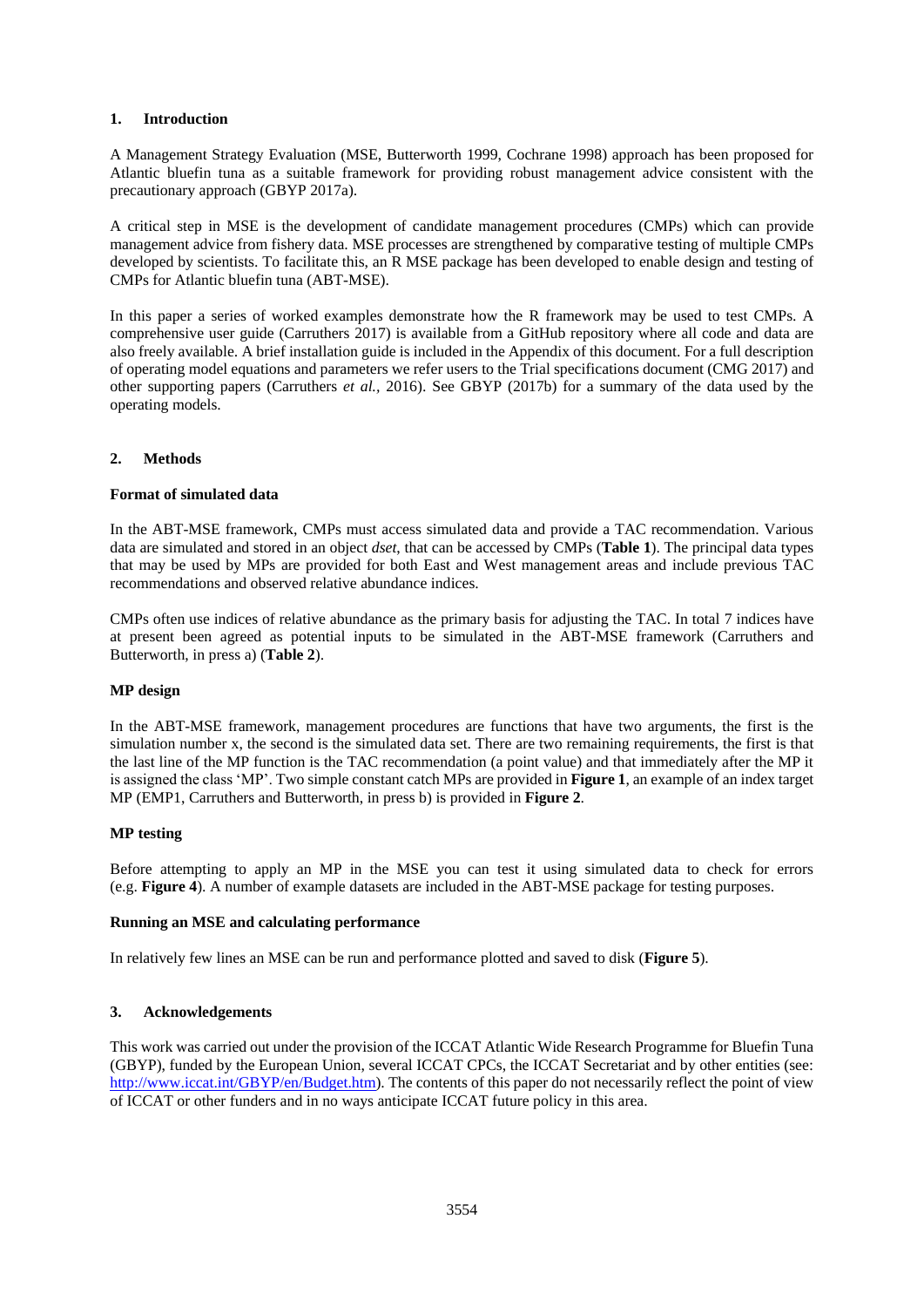#### **References**

- Butterworth, D.S., Punt, A.E., 1999. Experiences in the evaluation and implementation of management procedures. ICES J. Mar. Sci. 56, 985-998.
- Carruthers, T.R. 2017. ABT-MSE: Atlantic Bluefin Tuna Management Strategy Evaluation (v2.1). ICCAT Atlantic Wide Research Programme for Bluefin Tuna (GBYP). User guide available at: <https://htmlpreview.github.com/?https://github.com/ICCAT/abft-mse/blob/master/ReadMe.html>
- Carruthers, T.R., Butterworth, D. (in press a). Summary of a Reference Set of Conditioned Operating Models for Atlantic Bluefin Tuna. Document SCRS/2017/223: 18 p.
- Carruthers, T.R., Butterworth, D. (in press b). Performance of Example Management Procedures for Atlantic Bluefin Tuna. Document SCRS/2017/224: 10 p.
- Carruthers, T.R., Kimoto, A., Powers, J., Kell, L., Butterworth, D., Lauretta, M. and Kitakado, T. 2016. Structure and estimation framework for Atlantic bluefin tuna operating models. Col. Vol. Sci. Pap. ICCAT, 72(7): 1782-1795.
- CMG. 2017. Specifications for MSE trials for bluefin tuna in the North Atlantic. GBYP Core Modelling Group. ICCAT Atlantic Wide Research Programme for Bluefin Tuna. Available at[: https://github.com/ICCAT/abft](https://github.com/ICCAT/abft-mse/tree/master/Manuals_and_design_documents/Trial%20Specifications.docx)[mse/tree/master/Manuals\\_and\\_design\\_documents/Trial](https://github.com/ICCAT/abft-mse/tree/master/Manuals_and_design_documents/Trial%20Specifications.docx) Specifications.docx [accessed September 2017]
- Cochrane, K L., Butterworth, D.S., De Oliveira, J.A.A., Roel, B.A., 1998. Management procedures in a fishery based on highly variable stocks and with conflicting objectives: experiences in the South African pelagic fishery. Rev. Fish. Biol. Fisher. 8, 177-214.
- GBYP. 2017a. ICCAT Atlantic Wide Research Programme for Bluefin Tuna. Available online at: <http://www.iccat.int/GBYP/en/index.htm> [accessed September 2017]
- GBYP. 2017b. Data to inform operating models for North Atlantic bluefin tuna. ICCAT Atlantic Wide Research Programme for Bluefin Tuna. Available at: [https://drive.google.com/drive/folders/0B0TXcs-](https://drive.google.com/drive/folders/0B0TXcs-MLRl3anc2Sjc0Yjk1ZTA)[MLRl3anc2Sjc0Yjk1ZTA](https://drive.google.com/drive/folders/0B0TXcs-MLRl3anc2Sjc0Yjk1ZTA) [accessed September 2017]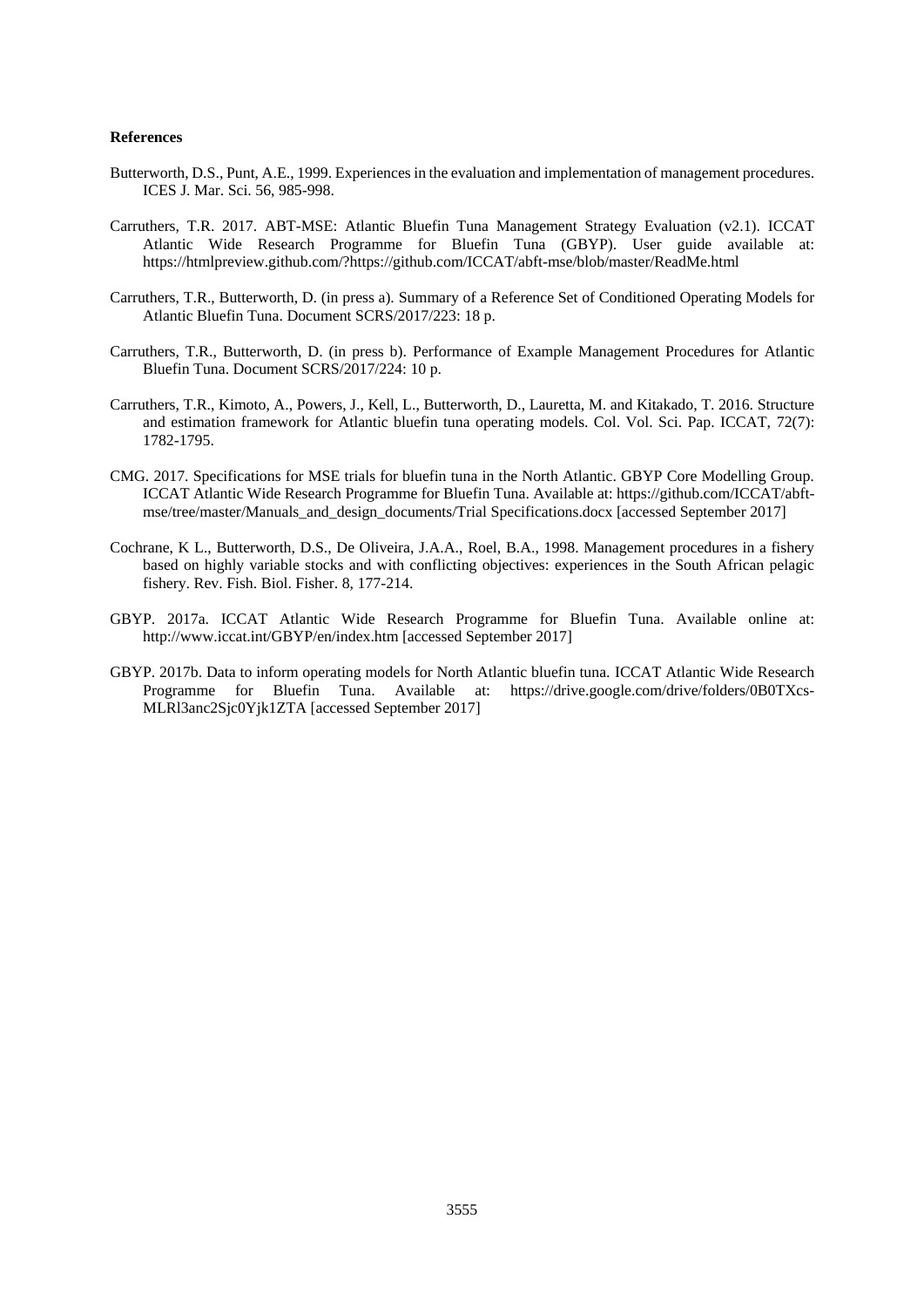**Table 1**. Principal simulated data in the simulated dataset object.

| <b>Name</b> | <b>Description</b>                  | <b>Dimensions</b>  |
|-------------|-------------------------------------|--------------------|
| Cobs        | Observed annual catches             | sim x year         |
| <b>TAC</b>  | Historical TAC recommendations      | sim x year         |
| Iobs        | Observed relative abundance indices | sim x index x year |
| <b>CAA</b>  | Catch-At-Age samples                | sim x age x year   |

|  |  |  |  |  |  | <b>Table 2.</b> The indices simulated the MSE framework. |
|--|--|--|--|--|--|----------------------------------------------------------|
|--|--|--|--|--|--|----------------------------------------------------------|

| No. | <b>Name</b>          | Area | Type                | <b>Description</b>                           |
|-----|----------------------|------|---------------------|----------------------------------------------|
|     | <b>JPN LL NEAtl2</b> | East | Fishery-dependent   | Japanese Longline in the North East Atlantic |
|     | FR_AER_SUV           | East | Fishery-independent | French Aerial Survey                         |
|     | MED LAR SUV          | East | Fishery-independent | Mediterranean Larval Survey                  |
| 4   | MED_AER_SUV          | East | Fishery-independent | Mediterranean Aerial Survey                  |
|     | JPN LL2              | West | Fishery-dependent   | Japanese longline in the western Atlantic    |
| 6   | US RR 66 114         | West | Fishery-dependent   | US Rod and Reel 66cm - 114cm West Atlantic   |
|     | <b>GOM LAR SUV</b>   | West | Fishery-independent | Gulf of Mexico Larval Survey                 |

```
# Calculate TAC from simulated data dset for simulation x
Const_Cur_TAC = function(x, dest)# TAC is set to the first ever (current, 2016) TAC level
  \texttt{dest}\TAC[x, 1]\overline{\mathbf{r}}class(Const_Curr_TAC) = "MP"# Assign Const_Cur_TAC a class 'MP'
MeanCat <- function(x, dset){
                                                   # Calculate TAC from simulated data dset for simulation x
  mean(dset\Cobs[x, ])
                                                   # TAC is set to the mean historical observed catches
\overline{\mathbf{B}}class(MeanCat) = "MP"# Assign MeanCat a class 'MP'
```
**Figure 1.** Two constant catch MPs. Management procedures are functions that must have two arguments, the first of which is the simulation number *x*, the second is the simulated data, *dset*. The first MP 'Const\_Cur\_TAC' sets the new TAC recommendation to the first ever (current) TAC recommendation for simulation *x*. The second 'MeanCat' is simply the mean historical annual catches for simulation *x*.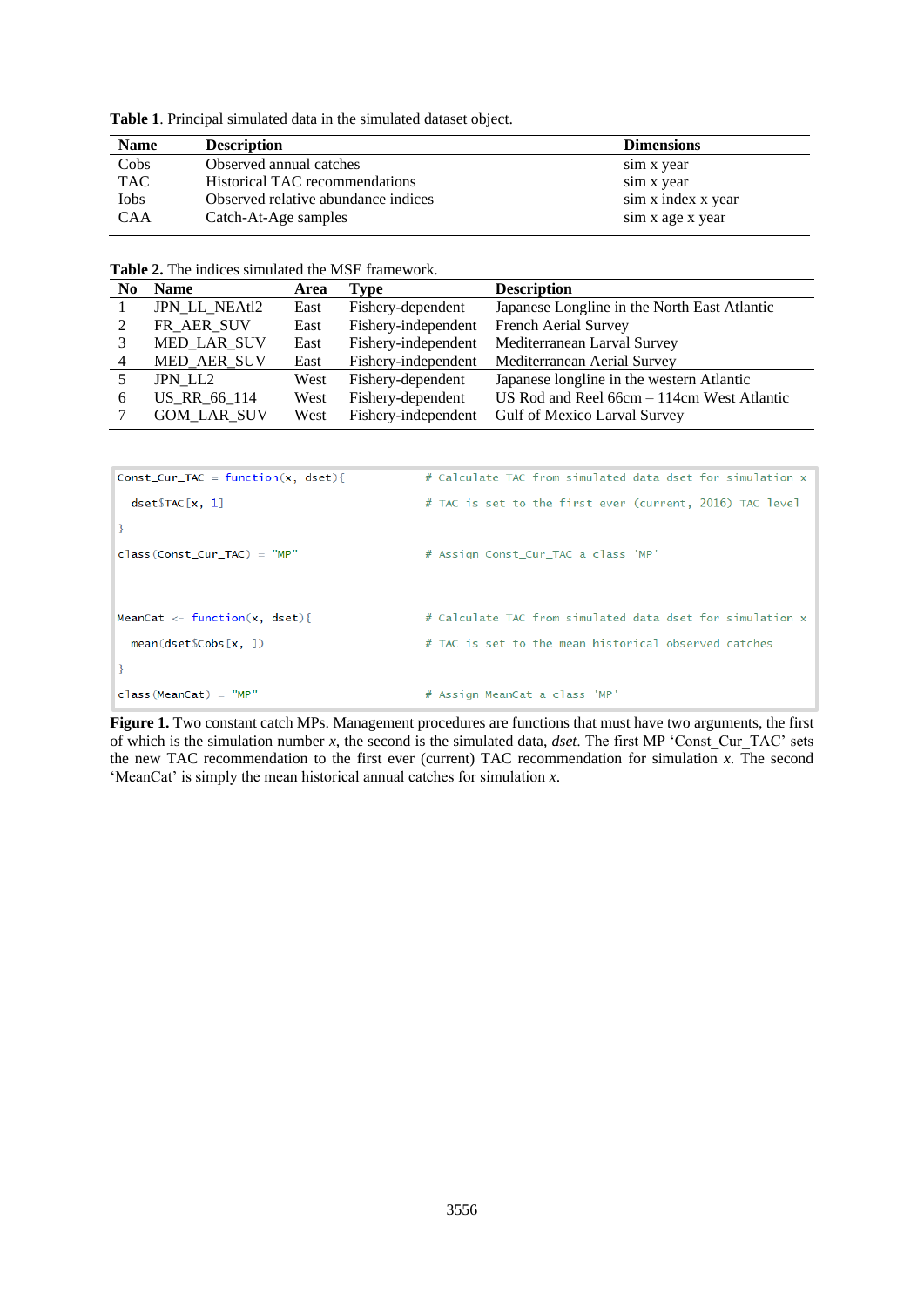```
EMP1 = function(x, dest)# Calculate TAC from simulated data dset for simulation x
  1tarq = 4.8
                                              # Index target level
  ny = dim(dset$Iobs)[3]# Last year of index observations
  Jmu = mean(dset$Iobs[x, 1, (-4:0)+ny])
                                               # Mean of index 1 (JPN_LL_NEAt12) over last five years
                                              # Ratio of current mean index / target
  Jratio = Jmu/Jtargcury = dim(dset$TAC) [2]# Last year of past TAC recommendations
  previousTAC = dset$TAC[x, cury]# Get previous TAC for simulation x
  if(Jratio > 0.6 & Jratio < 1.4){
                                             # If Jratio is greater than 0.6 and less than 1.4
    TAC = nrevionsTAC# No change in TAC
  }else if(Jratio < 0.6){
                                              # If Jratio is less than 0.6
                                              # New TAC is 10% lower than previous TAC
    TAC = previous TAC * 0.9
  \}else\{# If Jratio is greater than 1.4
   TAC = previous TAC * 1.1
                                              # New TAC is 10% greater than previous TAC
 \rightarrow# Last line of MP is the TAC recommendation
 TAC
I٦
class(EMP1) = "MP"# Assign EMP1 a class 'MP'
```
**Figure 2**. Example Management Procedure 1 represented in R code. Management procedures are functions that must have two arguments, the first of which is the simulation number *x*, the second is the simulated data, *dset*. The last line of every MP function in the ABT-MSE framework must be the TAC recommendation. The MP must also be assigned the right class 'MP' after the function is defined.

```
EMP2 \leftarrow function(x, dest,# Calculate TAC from simulated data dset for simulation x
                     IndexNo = 11, Jtarg = 0.6,<br>lup = 0.05, ldown = 0.15,
                                                           # Index is #11, (GOM_LAR_SUV), target for simulation x<br># Index is #11, (GOM_LAR_SUV), target idex level is 0.6<br># TAC change fraction of slope in index
                     pup = 0.05, pdown = 0.15}
                                                           # TAC change fraction of ratio of recent index to Jtarg
  ny = dim(dset$Iobs)[3]# Last year of index observations
  \text{Ind} = \text{dest}\$\text{Tools}[\text{x},1,(-5:0)+\text{ny}]# Last six years of index observations
  linmod = lm(y ~ x, data = data.frame(y = log(Ind), x = 1:6)) # fit a log-linear model<br>slp = linmod$coefficients[2] # log-linear slope in index
                                                            # log-linear slope in index
  Jratio = mean(dset$Iobs[x, IndexNo, (-4:0)+ny]) / Jtarg # Ratio of recent Index / Jtarg
                                                            # Last year of past TAC recommendations
  cury = dim(dset$TAC) [2]previousTAC = dest$TAC[x, cury]# Get previous TAC for simulation x
  if(s1p > 0)# If index slope is positive
     smod = \text{lup*slp}# If index slope is negative
  \text{leles}smod = 1down*slp
  \mathcal{L}if(Jratio > 1){
                                                            # If recent mean Index is greater than Jtarg
     \text{Jmod} = \text{pup}^*(\text{Jratio}-1)# If recent mean Index is less than Jtarg
  \text{leles}\texttt{Jmod} = \texttt{pdown}^*(\texttt{Jratio-1})\mathbf{r}# Total TAC modification
  Tmod < -Jmod + smodif (Tmod > 0.15) Tmod = 0.15# Maximum upward change is 15%
  if (\text{Tmod } < (-0.15)) \text{Tmod } = -0.15# Maximum downward change is 15%
  previousTAC*(1+Tmod)
                                                            # Adjust previous TAC
١z
clasc(FMP2e) \leq "MP"# Assign EMP1 a class 'MP'
```
**Figure 3**. Example Management Procedure 2 represented in R code.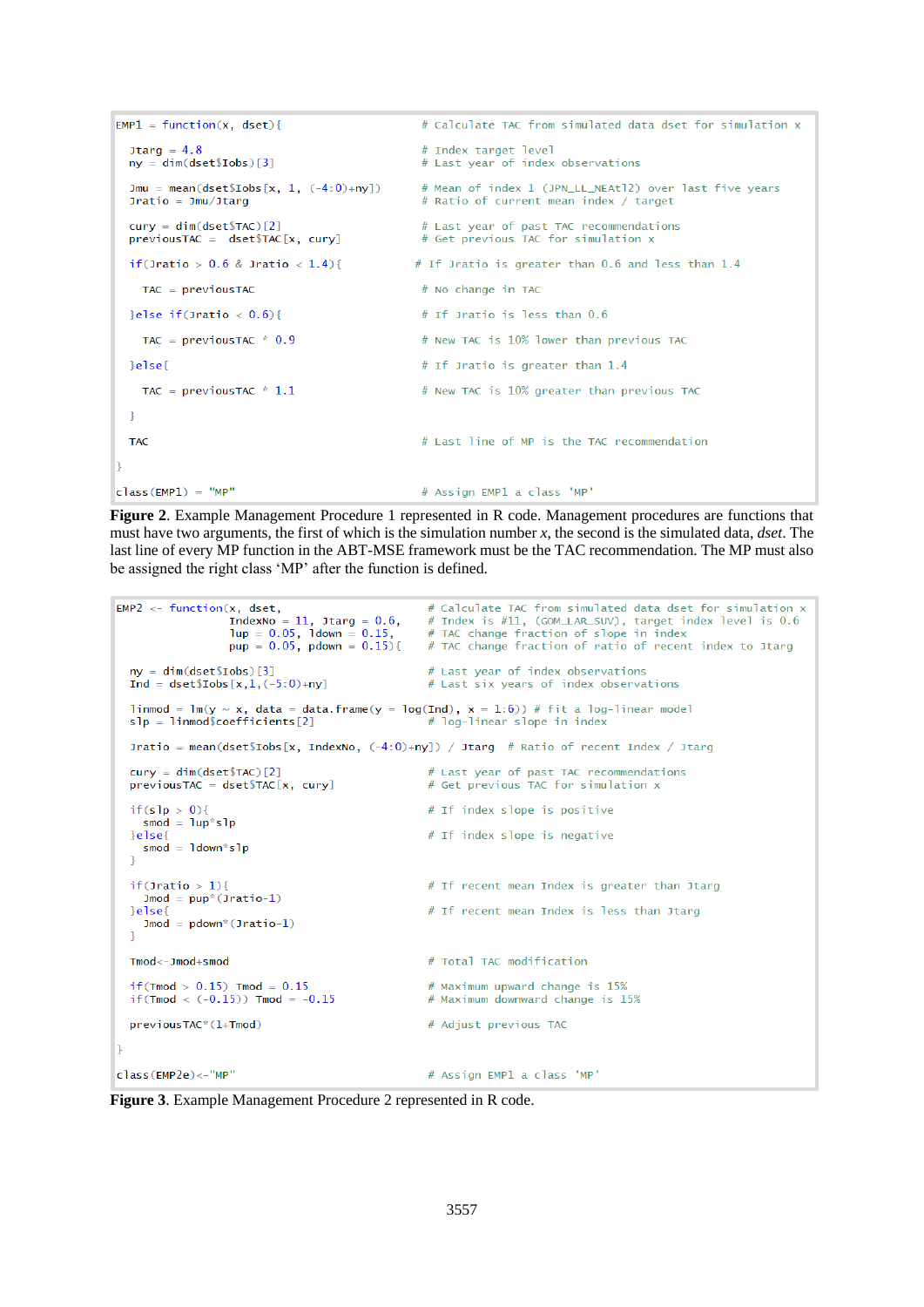```
library(ABTMSE)
                                               # Load library
loadABTO# Load all the package data
nsim = nrow(dset_example_East$TAC)# Get the number of example simulations
sapply(1:nsim, EMP1, dset = dset_example_East) # Make sure EMP1 works with an example dataset
sapply(1:nsim, EMP2, dset = dset_example_West) # Make sure EMP1 works with an example dataset
```
**Figure 4.** MP testing.

```
library(ABTMSE)
                                                       # Load library
loadABT()
                                                        # Load all the package data
sfInit(parallel = T, cpus=detectCores()) # Start up the cluster for parallel computing
\begin{aligned} \texttt{MPS} \ = \ \texttt{list}(\texttt{c}(\texttt{"MeanCat''}, \texttt{"MeanCat''}), \\ \texttt{c}(\texttt{"EMPI''}, \texttt{"EMP2''})) \end{aligned}# First MP is mean historical catches in the East and West
                                                       # Second MP is EMP1 in the East and EMP2 in the West
myMSE = new("MSE", OM_1, MPs=MPs)# Run MSE with OM 1
plot(myMSE)
                                                       # Projection plot
PPlot(myMSE)
                                                       # Performance plot
                                                       # Trade-off plot
Tplot(myMSE)
perf = getperf(myMSE)# Calculate the mean performance tables
write.csv(perf[[1]], "C:/East_perf.csv") # Write the eastern performance table to disk<br>write.csv(perf[[2]], "C:/West_perf.csv") # Write the western performance table to disk
save(myMSE, "C:/temp/myMSE.Rdata")
                                                       # Save the MSE object
```
**Figure 5.** Running an MSE and plotting results.